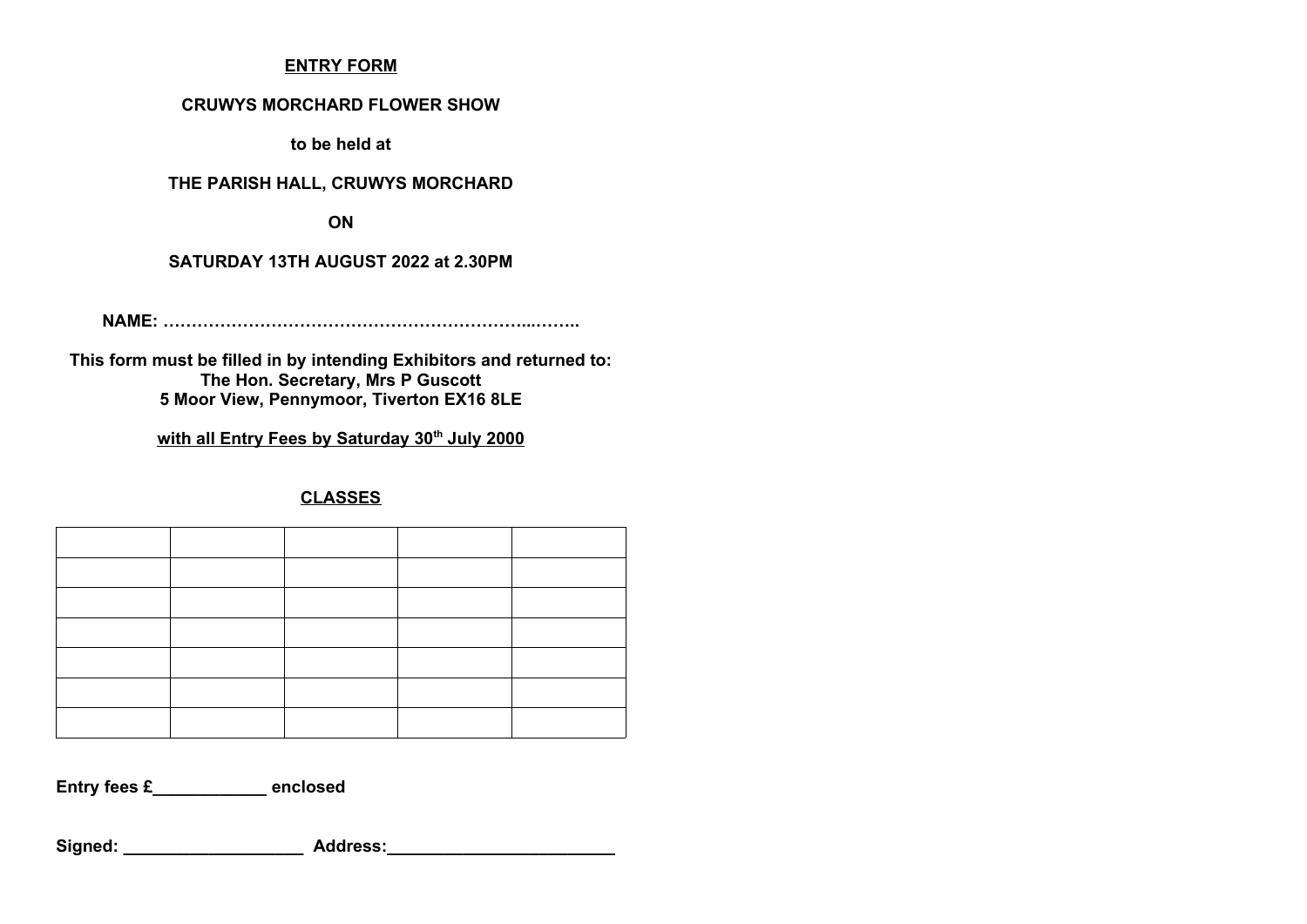### **PRIZE MONEY**

| <b>CLASS</b>      | 1 <sup>st</sup>               | 2 <sup>nd</sup> | 3 <sup>rd</sup> | $\mathbf{A}^{\text{th}}$ |
|-------------------|-------------------------------|-----------------|-----------------|--------------------------|
| $1 - 52$<br>53-65 | £1.50<br>£2.00                | £1.00<br>£1.50  | 50p<br>£1.00    | $\blacksquare$<br>50p    |
|                   | The Abercrombie Challenge Cup |                 |                 |                          |

The Abercrombie Challenge Cup

Will be awarded to the Exhibitor with the highest number of points in classes 1 to 20 inclusive

Perpetual Challenge Cup

Will be awarded to the Exhibitor with the highest number of points in classes 21 to 32 inclusive

The Flower Show Perpetual Cup

Awarded to the competitor who has gained the most points in the show and not won another cup in the show.

The Ladies Challenge Cup

Will be awarded to the competitor with the highest number of points in classes 33 to 52 inclusive

The G. E Cruwys Challenge Cup

Will be awarded to the best exhibit, either fruit, vegetables or flowers.

The Lily Davey Memorial Cup

Awarded to the competitor with the best exhibit in either the veg or flowers as a runner up to the G.E.Cruwys Cup

The Maureen Bolt Perpetual Rose Bowl donated by the W.I.

Will be awarded to the Exhibitor for best outstanding Exhibit in classes 33 to 52 inclusive

Southwood Perpetual Cup

Will be awarded to the child with the highest number of points in classes 53 to 65 inclusive

## Miniature cups or shields

Will be awarded for retention by cup holders

Four points will be awarded for a first Three points for a second Two points for a third One point for a fourth

**Anyone who has cups from the previous year, please return, cleaned, to the secretary before the show**

# CRUWYS MORCHARD FLOWER SHOW

To be held at The Parish Hall, Cruwys Morchard On Saturday 13<sup>th</sup> August 2022 at 2.30pm

## EXHIBITORS RULES

- 1. All Exhibitors must reside in the parish.
- 2. Gardens of entrants shall be open to inspection by the committee at any time prior to the show.
- 3. All exhibits to be shown washed and clean.
- 4. All entries to be made to the Hon. Secretary: Mrs P. Guscott, by Saturday July  $30<sup>th</sup>$ , by hand or email.
- 5. Exhibits to be staged on the show ground between 9.00am and 10.30 am on the day of the show. Judging 11.00am prompt. Exhibitors must bring or send at one time, all their specimens. It is the responsibly of the exhibitor to ensure that they have placed their exhibit in the correct space.
- 6. Entry fee of **20p** per entry in each class 1-65, shall be paid to the secretary at the time of entry or before staging exhibits.
- 7. No exhibits shall be removed before 4.30pm.
- *8. All exhibits must be grown by the Exhibitor within the boundaries of the parish, except for flowers used in arrangements.*
- 9. Any objection to a winning exhibit on account of alleged infringement of rule 8 must be made before 4.00p.m on the day of the show, and must be accompanied by a deposit of 25p, which will be refunded if the objection is sustained.
- 10. No exhibit to be shown which has been entered in any previous Flower Show.
- 11. The Judges shall have power of withholding or reducing prizes where entries are insufficient, and of disqualifying any doubtful articles.
- 12. One entry per person per class.

Pauline Guscott, Hon. Secretary, 5 Moor View, Pennymoor Tiverton, EX16 8LE Tel. 07968 101121 [pauline.8@hotmail.co.uk](mailto:pauline.8@hotmail.co.uk)